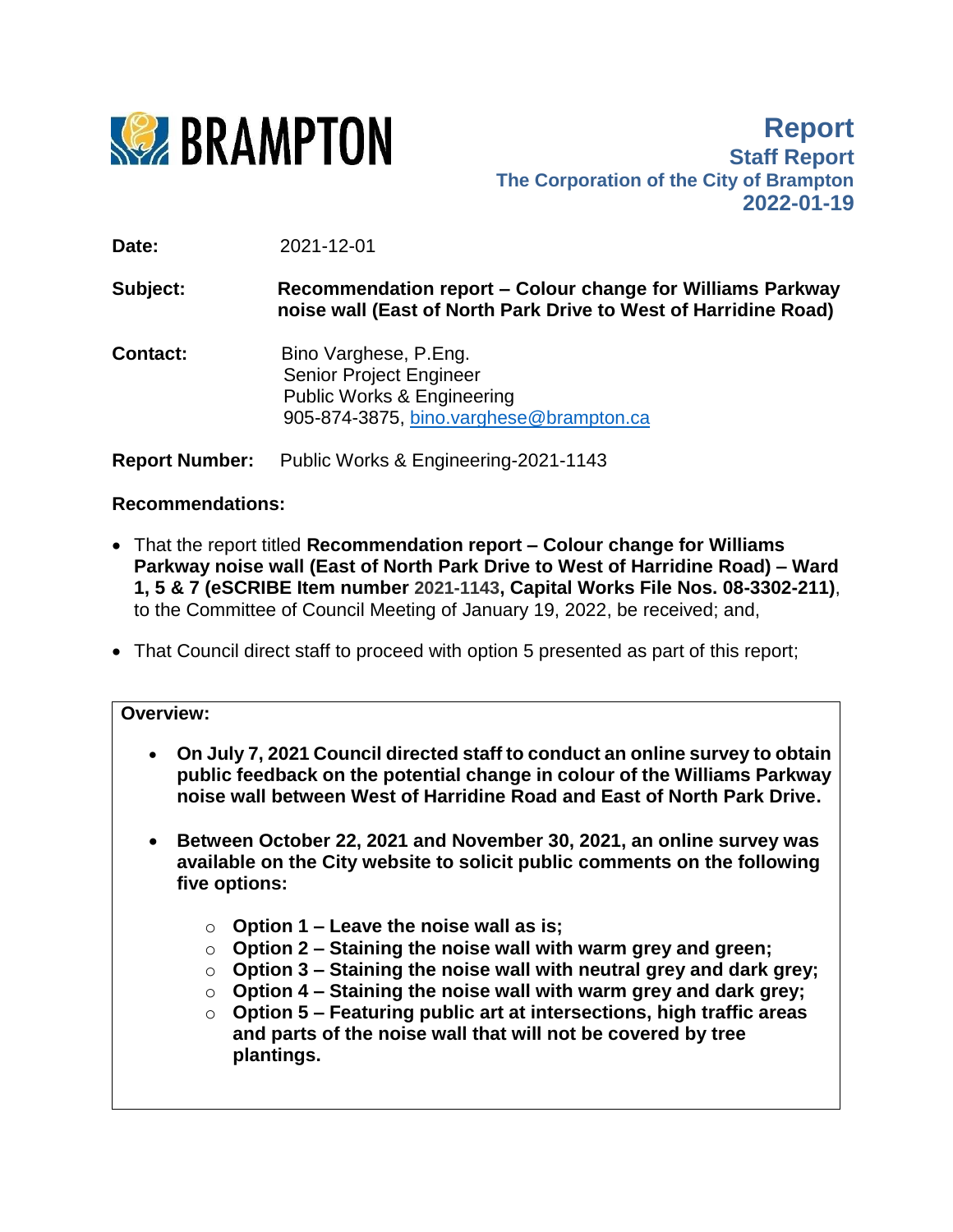- **The survey solicited 2306 responses with the following results:**
	- o **Option 1 – 646**
	- o **Option 2 – 144**
	- o **Option 3 – 599**
	- o **Option 4 – 173**
	- o **Option 5 – 708**
	- o **No colour option chosen – 29**
	- o **No option chosen – 7**
- **Many of the residents who selected Option 1 indicated that the funds would be better spent on other initiatives.**
- **Options 2 to 5 will improve the aesthetics of the noise wall, but there will be cost implications of \$300,000.**
- **Staff is seeking direction from Council to proceed with option 5.**
- **Council approved funds of \$300,000 as part of the 2022 budget deliberation to implement one of the options upon Council direction.**

# **Background:**

The detailed design for the noise wall was started in 2012 in coordination with the design of the six lane widening on Williams Parkway. During the detailed design, staff were asked to review opportunities for improving the aesthetics of the Williams Parkway corridor, with an architectural design on the noise wall as there was a constrained width of right of way and limited space for enhanced landscaping and streetscaping work. The architectural design of the noise wall including the colour options that was completed by Victor Ford and Associates, external consultant in consultation with City staff from various departments.

On March 7, 2018 Council approved to begin procurement for construction of the noise wall between East of North Park Drive and West of Harridine Road. The report included as an attachment the architectural design and colour of the noise wall. The construction of the noise wall was substantially completed in summer 2020. During the construction of the noise wall, residents expressed concern regarding the colour of the noise wall.

On July 7, 2021 Council directed Staff to conduct an online survey to obtain public feedback on whether to change the colour of the Williams Parkway noise wall between West of Harridine Road and East of North Park Drive.

## **Current Situation:**

Options under consideration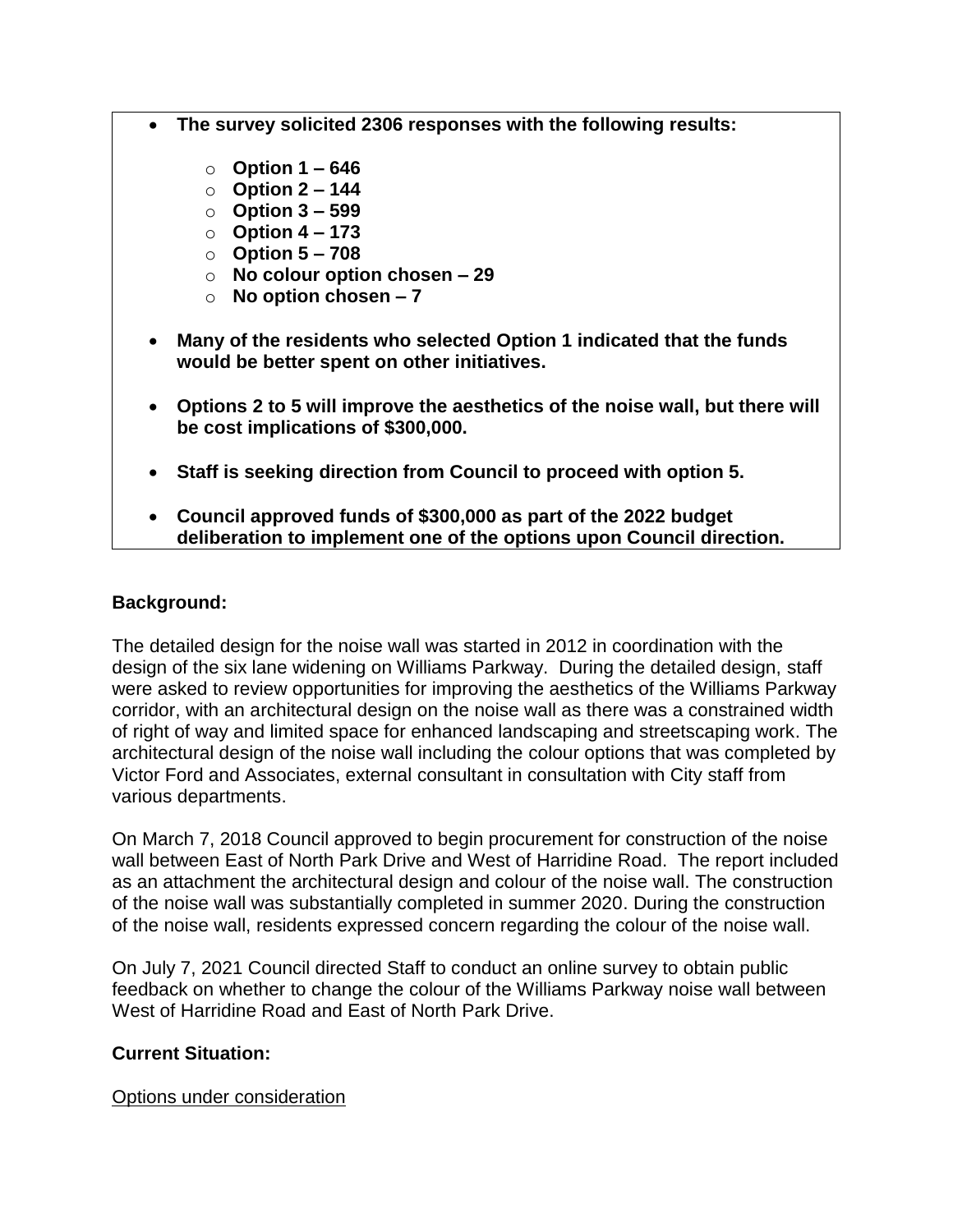Staff developed five options following the Council direction to conduct an online survey and receive public feedback. Staff consulted with City staff from various departments, external consultants and with the manufacturer while developing these options.

| <b>Option 1</b> | • Leave the noise wall as is;                                                                                                                                                                                                           |
|-----------------|-----------------------------------------------------------------------------------------------------------------------------------------------------------------------------------------------------------------------------------------|
|                 | No additional cost to the project;<br>$\bullet$                                                                                                                                                                                         |
|                 | The proposed landscape improvements along the Williams Parkway<br>$\bullet$<br>corridor, which are part of a complete streets design plan are to be<br>implemented in 2023 and would obscure the view of portions of the<br>noise wall. |
| <b>Option 2</b> | Staining the noise wall with warm grey and green;<br>$\bullet$                                                                                                                                                                          |
|                 | Additional cost of \$300,000 to the project.<br>$\bullet$                                                                                                                                                                               |
| <b>Option 3</b> | Staining the noise wall with neutral grey and dark grey;<br>$\bullet$                                                                                                                                                                   |
|                 | Additional cost of \$300,000 to the project.<br>$\bullet$                                                                                                                                                                               |
| <b>Option 4</b> | Staining the noise wall with warm grey and dark grey;<br>$\bullet$                                                                                                                                                                      |
|                 | Additional cost of \$300,000 to the project.<br>$\bullet$                                                                                                                                                                               |
| <b>Option 5</b> | Featuring public art at intersections, high traffic areas and parts of the<br>$\bullet$                                                                                                                                                 |
|                 | noise wall that will not be covered by tree plantings;                                                                                                                                                                                  |
|                 | • Additional cost of \$300,000 to the project;                                                                                                                                                                                          |
|                 | Based on preliminary cost estimates, approximately 3 km of the total<br>$\bullet$<br>5.5 km length of the noise wall could be covered within approved<br>budget;                                                                        |
|                 | • Exploring the public art option is in line with the City's ambitious<br>vision for arts, culture and creative industries as articulated in the<br>City's strategic vision and Culture Master Plan;                                    |
|                 | If Council approves this option, staff will engage a third party public<br>$\bullet$<br>art service organization to manage the concept design and<br>installation of the mural, within the approved budget.                             |

## Landscaping Works in advance of Williams Parkway Redevelopments

Staff will investigate opportunities to plant new trees in 2022 in advance of the Williams Parkway redevelopment (complete streets context design) project especially on park frontage and conservation lands subject to Conservation Authority approval and at locations where there are no conflicts with the future works related to the City's and Region's scope.

## Public Consultation

Following Council direction, an online survey was prepared with information on the five options for public comment.

A robust communication plan was executed to inform the residents in the area of the online survey which included the following: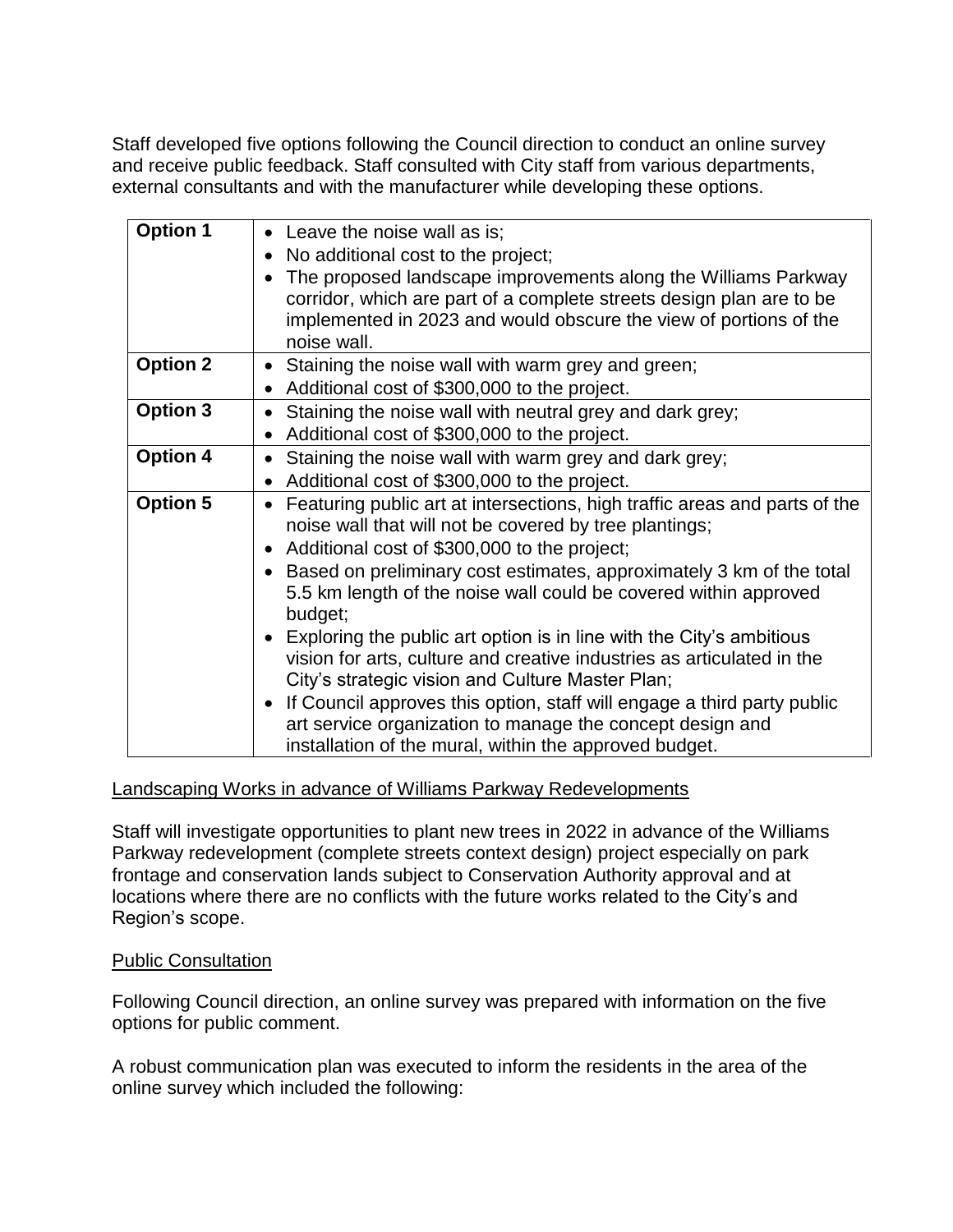- Installation of signs along the Williams Parkway corridor;
- Messaging through various social media channels including the City of Brampton and Arts, Culture & Creative Industry Development Agency (ACCIDA);
- Messaging through ethnic radio ads.

The survey was posted on the City of Brampton web site and was open from October 22, 2021 to November 30, 2021. It elicited 2306 votes with high participation from residents in comparison to past surveys.

The results for the online survey are as follows:

| <b>Option</b>                                                         | # of votes | $\%$ |
|-----------------------------------------------------------------------|------------|------|
| <b>Option 1</b> – Leave the noise wall as is                          | 646        | 28   |
| <b>Option 2</b> – Staining the noise wall with warm grey and green    | 144        | 6    |
| <b>Option 3</b> – Staining the noise wall with neutral grey and dark  | 599        | 26   |
| grey                                                                  |            |      |
| <b>Option 4</b> – Staining the noise wall with warm grey and dark     | 173        | 8    |
| grey                                                                  |            |      |
| <b>Option 5</b> – Featuring public art at intersections, high traffic | 708        | 31   |
| areas and parts of the noise wall that will not be covered by         |            |      |
| tree plantings                                                        |            |      |
| No colour option chosen                                               | 29         |      |
| No option chosen                                                      | 7          | 0    |
| <b>Total</b>                                                          | 2306       | 100  |

#### Comparison of Options

The review of the options by City staff indicates that all of the options are viable from a technical perspective. The following options are reviewed for comparison:

- **Option 1** No financial impact, leaving the noise wall as is it will blend in with the other streetscape and landscape improvements proposed along the Williams Parkway corridor. The proposed trees would eventually obscure the noise wall at most of the locations except at intersections;
- **Option 2 to 4** Additional financial impact of \$300,000 to the project and would change the colour of the entire length of the noise wall;
- **Option 5** Additional financial impact of \$300,000 to the project and would add public art at intersections and high traffic areas where proposed tree plantings as part of the Williams Parkway redevelopment won't obscure;

All of the options will require a reapplication of the stain and or public art at an estimated cost of \$300,000 (current estimate) every 10-15 years as per the manufacturer's recommended routine maintenance subject to fading of colour.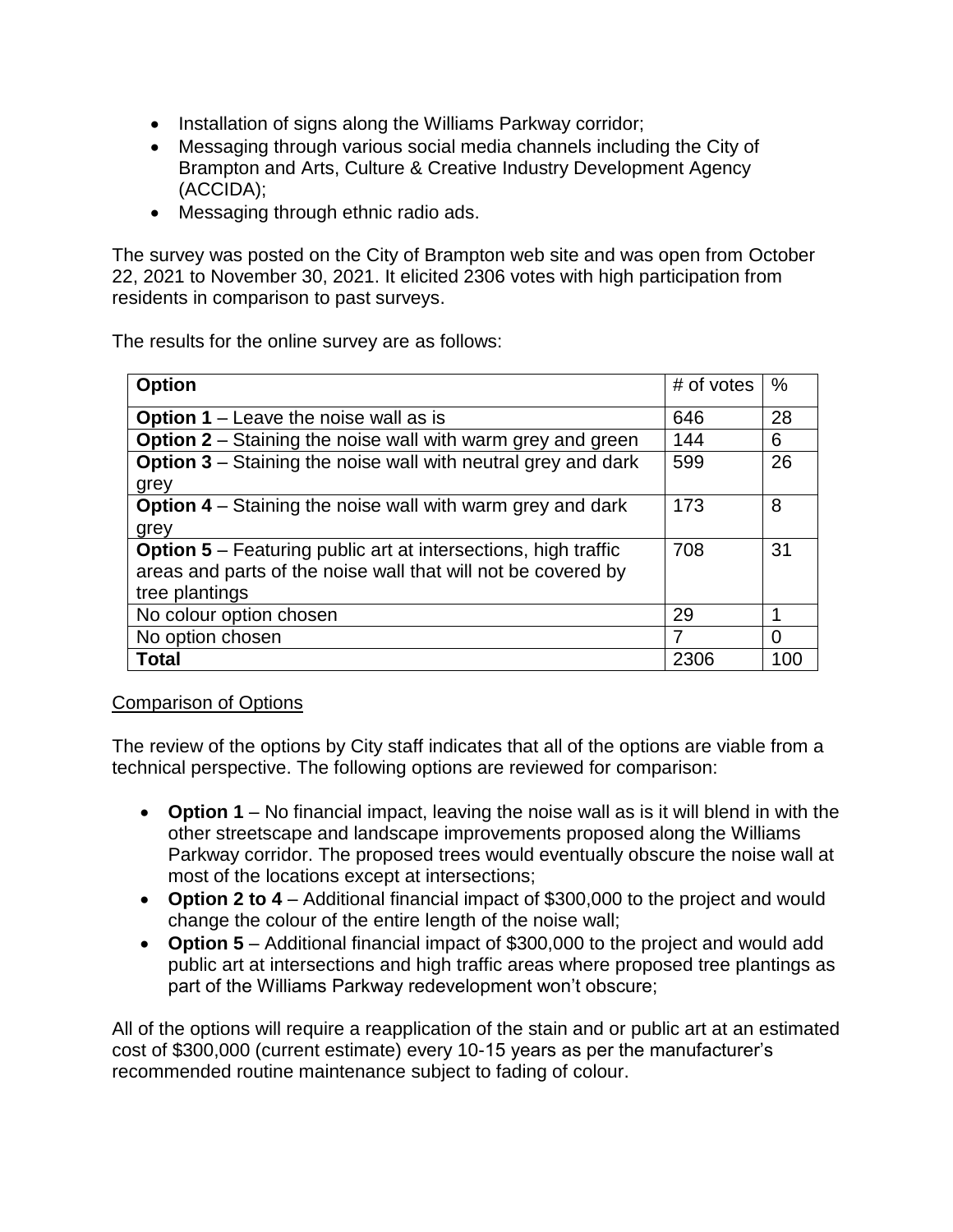There were over 2300 responses from the public through the online survey. The survey results are within close proximity. Staff are seeking direction from Council to implement Option 5.

## **Corporate Implications:**

## Financial Implications:

Council has approved \$300,000 for this initiative as part of the 2022 capital budget. However, the required funding will depend on the option that staff are directed to proceed with. The current estimates range from \$0 for option 1 and \$300,000 for each mutually exclusive option from 2 to 5. All of the options will also require funding at an estimated cost of \$300,000 (current estimate) every 10-15 years as per the manufacturer's recommended maintenance guidelines.

## Other Implications:

All procurement shall be in accordance with the Purchasing By-law.

## **Term of Council Priorities:**

All options, as outlined in this report, achieve the Term of Council Priority, for Brampton is a Mosaic by engaging and communicating with diverse groups. Also align Brampton Vision 2040, living the Mosaic, a bold new vision for the future of Brampton.

# **Conclusion:**

In response to direction from Council, staff conducted public consultation on the options. There is no "perfect" option – all options are viable and provide improvements to the Williams Parkway corridor. Option 1 has an advantage as it would not have financial impact and leaving the noise wall as is, it would eventually blend in with the other streetscape and landscape improvements proposed along the Williams Parkway corridor. Based on public feedback through the online survey, Staff are seeking Council direction on implementing option 5.

Authored by: Belleville and the Reviewed by:

Bino Varghese, P.Eng. Senior Project Engineer Capital Works Public Works & Engineering Tim Kocialek, P.Eng. P.M.P Acting Director Capital Works Public Works & Engineering